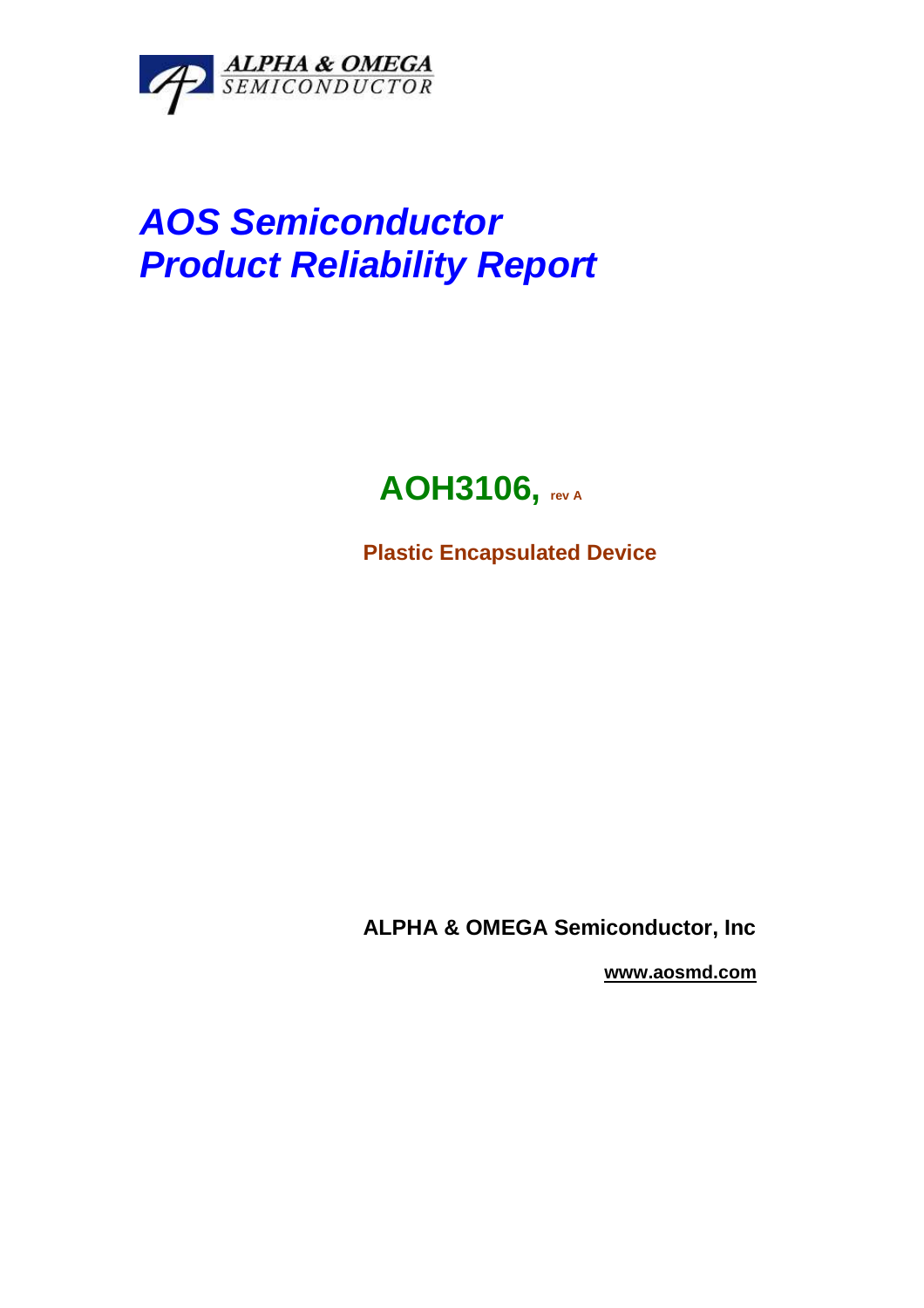

This AOS product reliability report summarizes the qualification result for AOH3106. Accelerated environmental tests are performed on a specific sample size, and then followed by electrical test at end point. Review of final electrical test result confirms that AOH3106 passes AOS quality and reliability requirements.

#### **Table of Contents:**

- I. Product Description
- II. Package and Die information
- III. Environmental Stress Test Summary and Result
- IV. Reliability Evaluation

#### **I. Product Description:**

The AOH3106 combines advanced trench MOSFET technology with a low resistance package to provide extremely low  $R_{DS(ON)}$ . This device is ideal for boost converters and synchronous rectifiers for consumer, telecom, industrial power supplies and LED backlighting.

Detailed information refers to datasheet.

#### **II. Die / Package Information:**

|                                                           | <b>AOH3106</b>                 |
|-----------------------------------------------------------|--------------------------------|
| <b>Process</b>                                            | Standard sub-micron            |
|                                                           | 100V N channel                 |
| Package Type                                              | SOT223                         |
| <b>Lead Frame</b>                                         | Cu Alloy                       |
| Die Attach                                                | Ag epoxy                       |
| <b>Bonding</b>                                            | Au wire                        |
| <b>Mold Material</b>                                      | Epoxy resin with silica filler |
| MSL (moisture sensitive level) Level 1 based on J-STD-020 |                                |

**Note \*** based on information provided by assembler and mold compound supplier